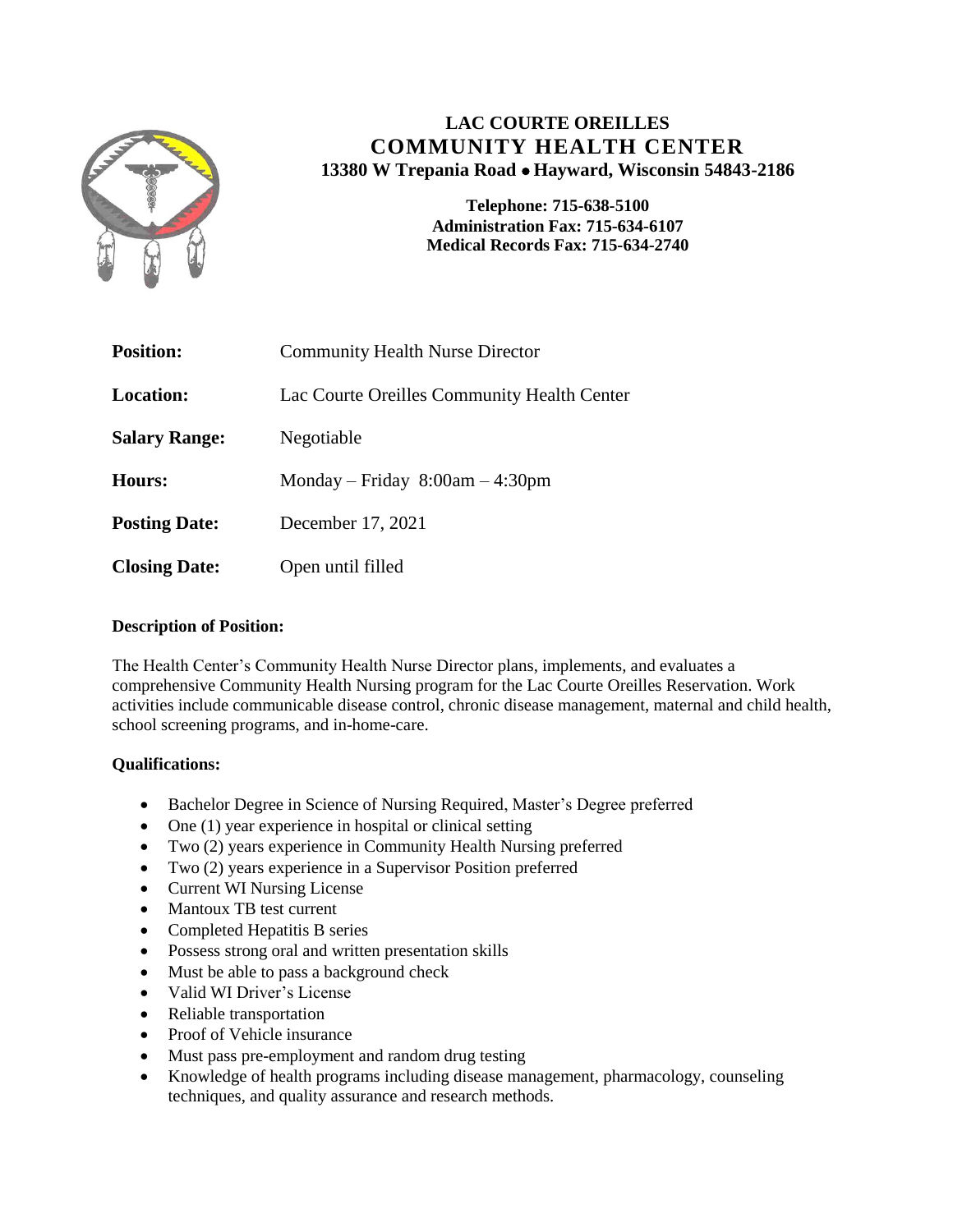Ability to maintain confidentiality and observe all requirements of the Federal Privacy Act and HIPAA regulations

## **Major Duties and Responsibilities:**

- **1.** Provide nursing leadership in the planning, development, implementation, and evaluation of Community Health programs.
- **2.** Supervise all Community Health workers.
- **3.** Records information and counsels patients regarding communicable disease as required by law.
- **4.** Prepares patients for examinations and obtains specimens as indicated.
- 5. Confer with other medical personnel on problem cases.
- **6.** Make home visits and follow-up visits to patients and family health needs offering nursing services, advice, counseling, and instruction for prenatal and postpartum supervision, child health care, persons that may have contacted a communicable disease, high risk children in need of medical or nursing assistance, family planning, and outreach services.
- **7.** Recommends referrals to appropriate health care providers as necessary in coordination with Primary Care Provider.
- **8.** Oversee coordination for Transportation, Diabetic Foot Care, Optical, and Community Health Representatives Schedules.
- **9.** Work with other community organizations in planning health related activities especially Elderly Services.
- **10.** Provide nursing care to chronically ill patient problems, such as those with hypertension/diabetes in the office.
- **11.** Provides counseling on preventive care to individuals and organizations by guidance, and nutrition education, prevalence of common illnesses, child growth and development patterns, mental health and general health maintenance.
- **12.** Responsible for administration and reporting requirements of the LCO Community Health Programs, including epidemiology surveys and field investigations.
- **13.** Manages multiple grants, and is appropriate in reaching deadlines and objectives.
- **14.** Make sure all services by the Community Health Department are billed timely.
- **15.** Responsible for keeping the Community Health Nursing Policies and Procedures manual current at all times.
- **16.** Follow through with the Schools Outreach and provide Education and services per scope of license/work.
- **17.** Monthly Report to the Medical Director.
- **18.** Keep track of the Community Health Finances, Budgets, expenses, etc. and report monthly to the Health Director.
- **19.** Oversee Infection Control Policy revisions and up-to-date.
- **20.** Participate on the Incident Command Team as assigned by Management.
- **21.** Strategic Planning (develop, submit, update and report on for the CH Department). Have Grant work plans included in this report.
- **22.** Submit Budget Justifications with your monthly, quarterly, and annual reports.
- **23.** Assist in WI disease reporting investigations.
- **24.** Responsible for reporting Adverse Incidents.
- **25.** All other duties assigned by the Medical Director.